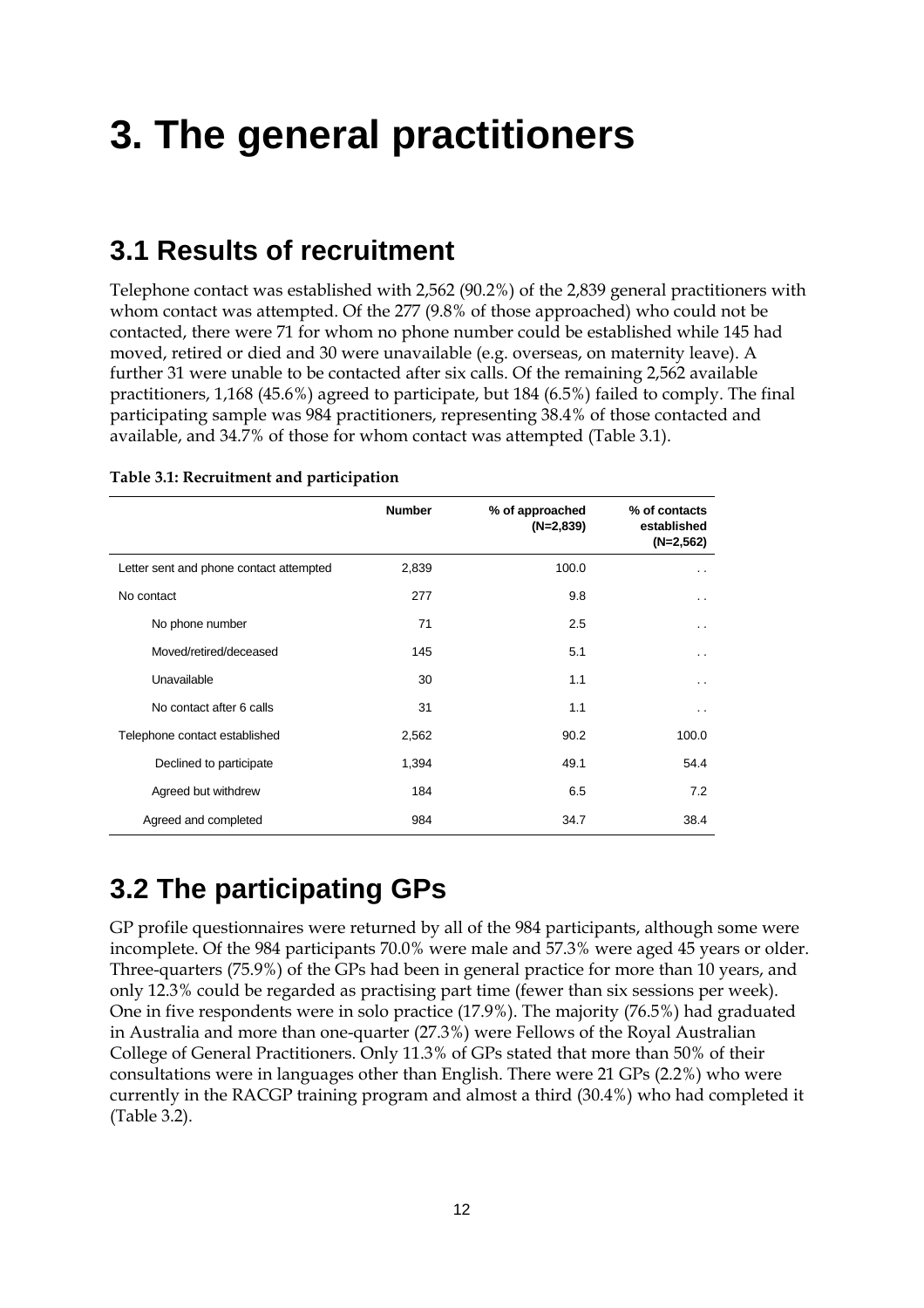|  |  | Table 3.2: GP characteristics |  |
|--|--|-------------------------------|--|
|--|--|-------------------------------|--|

| <b>GP</b> characteristic                                    | Number <sup>(a)</sup> | % of GPs (N=984)     |  |
|-------------------------------------------------------------|-----------------------|----------------------|--|
| Sex                                                         | $\sim$                | . .                  |  |
| Male                                                        | 689                   | 70.0                 |  |
| Female                                                      | 295                   | 30.0                 |  |
| $(missing=4)$<br>Age                                        | $\ddotsc$             | $\sim$               |  |
| <35 years                                                   | 62                    | 6.3                  |  |
| 35-44 years                                                 | 356                   | 36.3                 |  |
| 45-54 years                                                 | 315                   | 32.1                 |  |
| 55+ years                                                   | 247                   | 25.2                 |  |
| Years in general practice (missing=12)                      | . .                   | $\sim$               |  |
| <2 years                                                    | 8                     | 0.8                  |  |
| 2-5 years                                                   | 59                    | 6.1                  |  |
| 6-10 years                                                  | 167                   | 17.2                 |  |
| $11-19$ years                                               | 328                   | 33.7                 |  |
| $20+$ years                                                 | 410                   | 42.2                 |  |
| Sessions per week (missing=12)                              | $\sim$                | $\sim$               |  |
| <5 per week                                                 | 120                   | 12.3                 |  |
| 6-10 per week                                               | 666                   | 68.5                 |  |
| 11+ per week                                                | 186                   | 19.1                 |  |
| Size of practice (missing=62)                               | $\sim$                | $\ddot{\phantom{1}}$ |  |
| Solo                                                        | 165                   | 17.9                 |  |
| $2-4$ GPs                                                   | 398                   | 43.2                 |  |
| $5+$ GPs                                                    | 359                   | 38.9                 |  |
| Place of graduation (missing=4)                             | $\sim$                | $\sim$               |  |
| Australia                                                   | 750                   | 76.5                 |  |
| UK                                                          | 88                    | 9.0                  |  |
| Asia                                                        | 84                    | 8.6                  |  |
| Europe                                                      | 24                    | 2.4                  |  |
| Africa                                                      | 15                    | 1.5                  |  |
| New Zealand                                                 | 11                    | 1.1                  |  |
| Other                                                       | 8                     | 0.9                  |  |
| More than 50% consultations in languages other than English | 111                   | 11.3                 |  |
| Currently in RACGP training program                         | 21                    | 2.2                  |  |
| Completed RACGP training program                            | 289                   | 30.4                 |  |
| Member of AMA                                               | 441                   | 44.8                 |  |
| Fellow of RACGP                                             | 263                   | 27.3                 |  |
| Member of RACGP                                             | 411                   | 41.8                 |  |

(a) Missing data removed.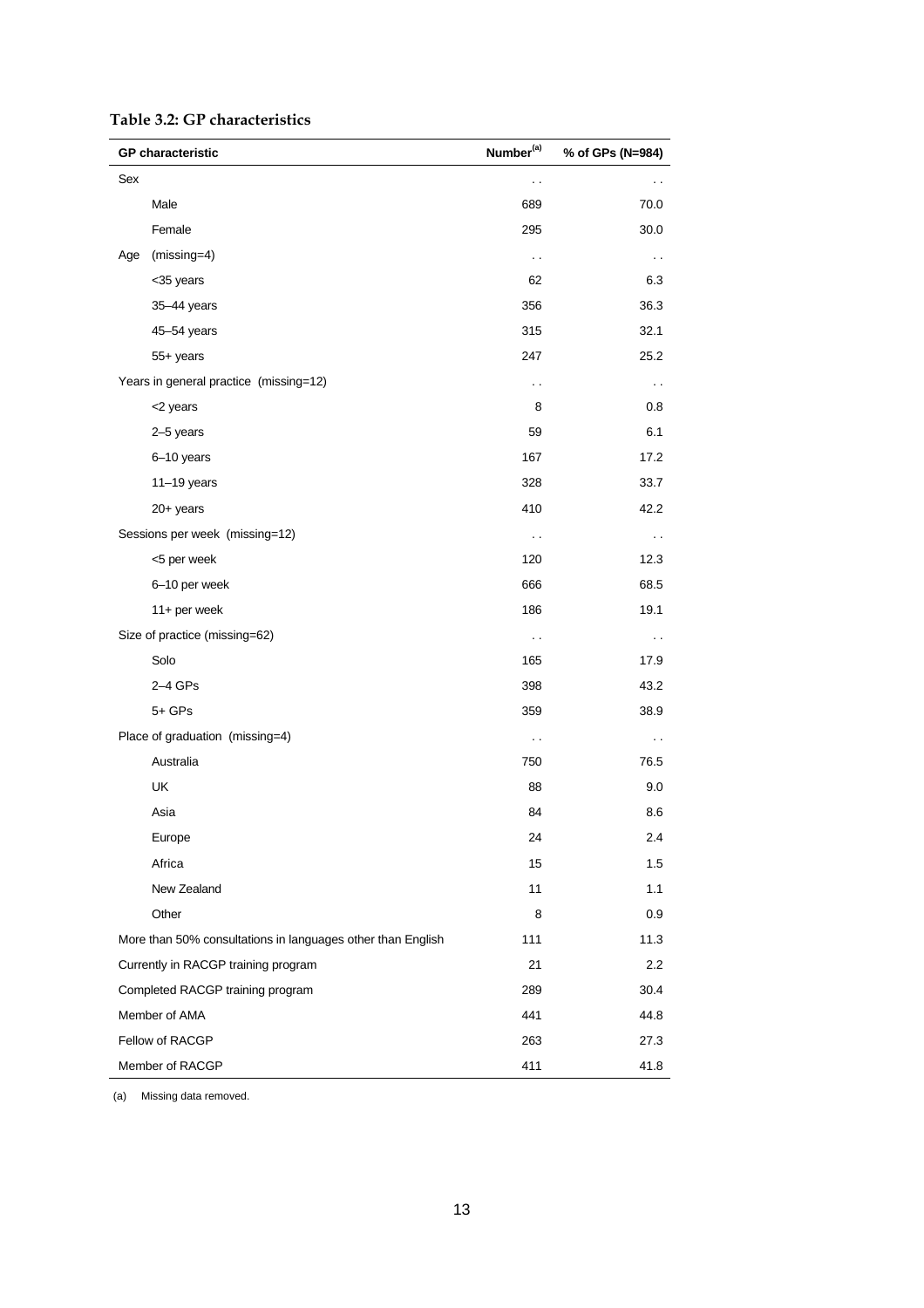## **3.3 Comparison between participating and nonparticipating GPs**

In any sampling study of this type the question of the extent to which the final participating GPs represent the initial random sample must be investigated. Some information about each of the GPs drawn in the initial sample was provided by the Department of Health and Aged Care (DHAC) for this purpose. These data included the number of general practice Medicare items claimed in the previous 12 months and this is referred to in this analysis as 'activity level'.

In Table 3.3 the characteristics of the final participating GPs and all other GPs drawn in the initial sample are compared, utilising DHAC elements. It is notable that there are considerable discrepancies between the DHAC information about participants (columns 2 & 3, Table 3.3) and that self-reported by these GPs (Table 3.2). While these discrepancies introduce questions about the reliability of the DHAC GP characteristic data, there is no reason to believe that the accuracy of the DHAC data should differ for the participants and non-participants.

The chi square statistic (at the 5% level) was used to test the significance of differences between the two groups. There was no significant difference between participants and nonparticipants in terms of gender, place of graduation and the Rural Remote Metropolitan classification (RRMA). The age distribution for participants and non-participants was significantly different, with GPs under the age of 35 years being under-represented in the participant population. This age difference would explain the difference in the years since graduation of participants compared to non-participants. The distributions of GPs by State were also demonstrated to be significantly different, a greater proportion of participants coming from the eastern States, the Australian Capital Territory and the Northern Territory, and a lesser proportion from the other States.

There was a small but statistical difference in activity level between participants and nonparticipants. Internal analysis has shown that younger doctors have higher activity levels in comparison to other ages, and as previously mentioned, this group was under-represented in the participant group.

|                                | <b>Participants</b>   | $(N=984)$            |                       | <b>Non-participants</b><br>$(N=1,578)$ |  |
|--------------------------------|-----------------------|----------------------|-----------------------|----------------------------------------|--|
| <b>GP Characteristics</b>      | Number <sup>(a)</sup> | $%$ of N             | Number <sup>(a)</sup> | $%$ of N                               |  |
| Sex ( $\chi^2$ =1.80, p=0.179) | $\sim$ $\sim$         | $\sim$               | $\sim$                | $\sim$                                 |  |
| Male                           | 693                   | 70.4                 | 1150                  | 72.9                                   |  |
| Female                         | 291                   | 29.6                 | 428                   | 27.1                                   |  |
| Age ( $\chi^2$ =13.4, p=0.002) | $\sim$ $\sim$         | $\ddot{\phantom{0}}$ | $\sim$ $\sim$         | $\sim$ $\sim$                          |  |
| <35 years                      | 54                    | 5.8                  | 138                   | 9.4                                    |  |
| $35 - 44$ years                | 322                   | 34.7                 | 447                   | 30.6                                   |  |
| 45-54 years                    | 301                   | 32.5                 | 515                   | 35.2                                   |  |
| $55+$ years                    | 250                   | 27.0                 | 362                   | 24.8                                   |  |
| Missing                        | 57                    | $\ddot{\phantom{0}}$ | 116                   | $\sim$ $\sim$                          |  |

| Table 3.3: Characteristics of participating and non-participating general practitioners |  |  |  |
|-----------------------------------------------------------------------------------------|--|--|--|
|-----------------------------------------------------------------------------------------|--|--|--|

 *(continued)*